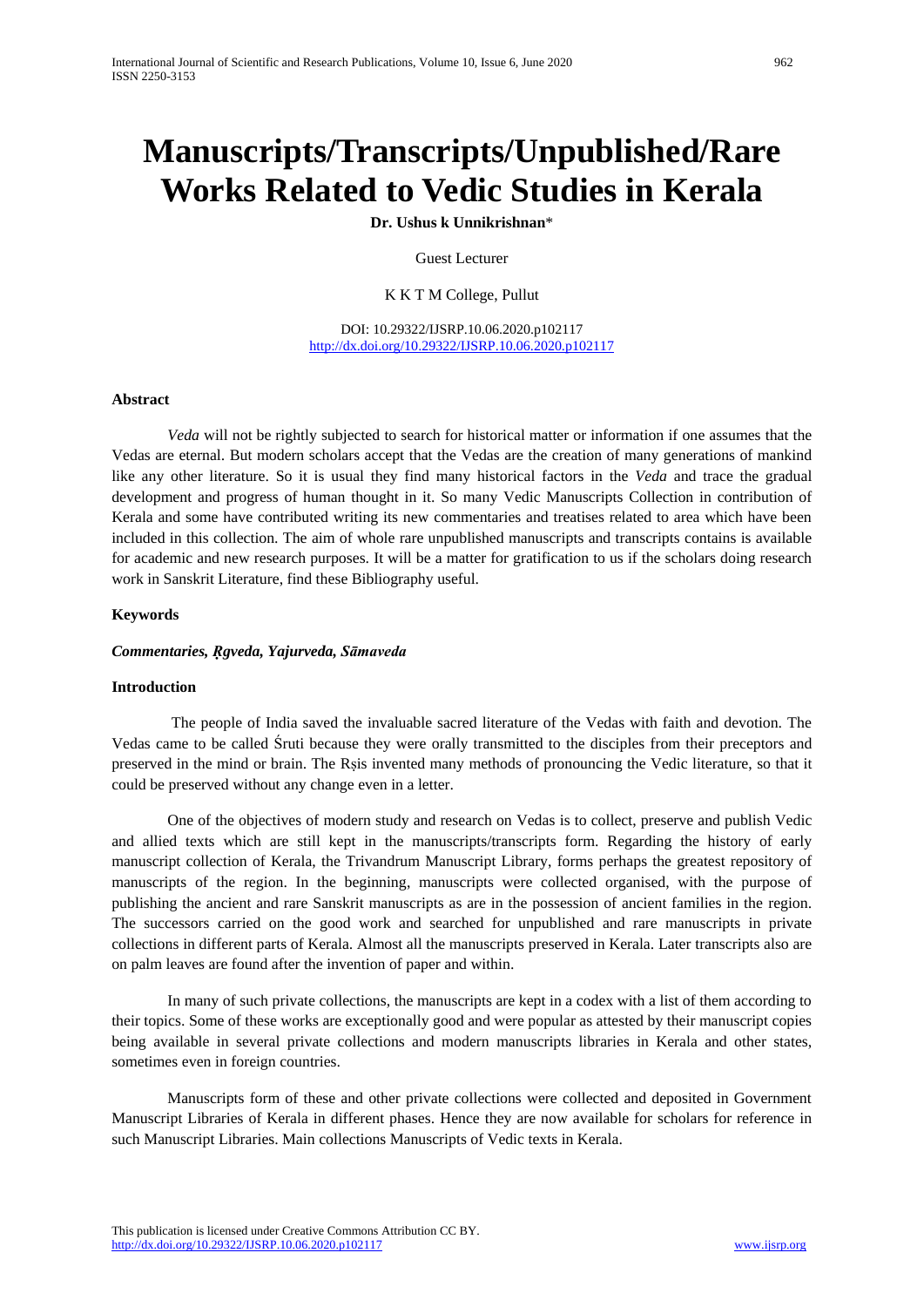#### **Important Manuscripts of Vedic texts in Kerala**

In Kerala, Manuscripts collections of some published and unpublished works in Sanskrit followed by Scholars of *Rgveda* for the memorisation of its chanting. Many such rare works, few in manuscripts form and some published in Malayalam Script locally, are collected and presented in this work in Nāgari script.

For Mantra chanting, the *Ṛ*gvedic tradition of Kerala has maintained some techniques from very ancient days. They are available in Malayalam, the local language of the region as well as in Sanskrit. Most of them are preserved in oral tradition and recently some of them have been printed in Malayalam Script locally. An attempt is made have to collect all such available texts in Kerala used for the preservation of the memory of the *Ṛ*vedic chanting and to publish them in Nāgari Script by some scholars.And still the Commentary is included in the present edition with all these limitations with the sincere hope that this will become a base for further modified and critical editions of the Commentary that can be brought out in the future. Besides, moreover, there is text and Commentaries related to *Yajurveda* and *S*ā*maveda* also, have collection and edition of which have not been attempted to *Ṛgveda* only.

Manuscripts of almost all texts related to Vedic studies are found in the above mentioned Manuscripts collections to some Manuscripts/Transcripts which are important are given below:

#### **Manuscripts of** *Ṛgveda*

*Sukhaprada* Commentary by Ṣaṭguruśiṣya on *Sarvānukramaṇī*, in Sanskrit series, TVM, Nos. 149,167,176 are numbers and Nag publications, Delhi 1991.

*Mokṣaprada* Commentary by Ṣaṭguruśiṣya on *Aitareyabrāhmaṇa* seen in TVM Sanskrit Series Nos. 221, 1986.

*Kauṣītakagrhyasūtra, -C Vivaraṇa* by Bhavatrāta, Adayar.Pull.II.App.p.30, 2mss, 1pitṛmedha portion only.

*Kauṣītakasūtra* unspecified, Brahmasvamaṭha no. 9

*Kauṣītakasmṛti* Vaḍakkemaṭha no.27

*Kauṣītakānupūrvi* on the order of the rites (caṭaṅu in Malayalam), Elaṅkulattu kurūr Bhaṭṭatiri no.12. Pallipurattu Mana no.60. Trippūnittura III. Vaḍakemaṭham nos.37, 45,47.

*Sukhadā* Commentary by Udayan of *Kauṣītakibrāhmaṇa*. *Sukhadā* or *Sadarthavimarśīni* in the Union Catalogue named NCC III.p.325.

*Kauṣītaki (brāhmaṇa)upaniṣad or Śākhāyana* adhy.3-6 of the Āraṇyaka, Grantapura p.24, nos 567,568. Trav. Uni. 439B, 978, 13531Z-4, L-1338A (Vārttika). It is published.

*-C*. unspecified on above, Trav.Uni.975, 978, 1178B

*-C*. Prakāśikā, Trav.Uni.4368 (inc).

*-C*. Vyākyā, Trav.Uni. 975,142430 (both inc)

*-C*. Dīpika by Nārāyaṇa, Ptd. Ānandāśrama no.29.pp.113-144. NCC V.p.121b.

*Abhudayaprabhā (dhā)* on *Āśalāyanaśrautasūtra*, Kaḍayanallur 23. Besides another some catalogues in NCC II p.226b.

*Dipaprabha* name of C on *Sarvānukrama¸i* by Akkitam Nārāyaṇa Nambootiri, its transcript available at Vaḍakemaṭham Brahmasvamaṭha from Thrissur. Trav. Uni.L.312A. Triv.Cur.V.22.23. Weber 111-114.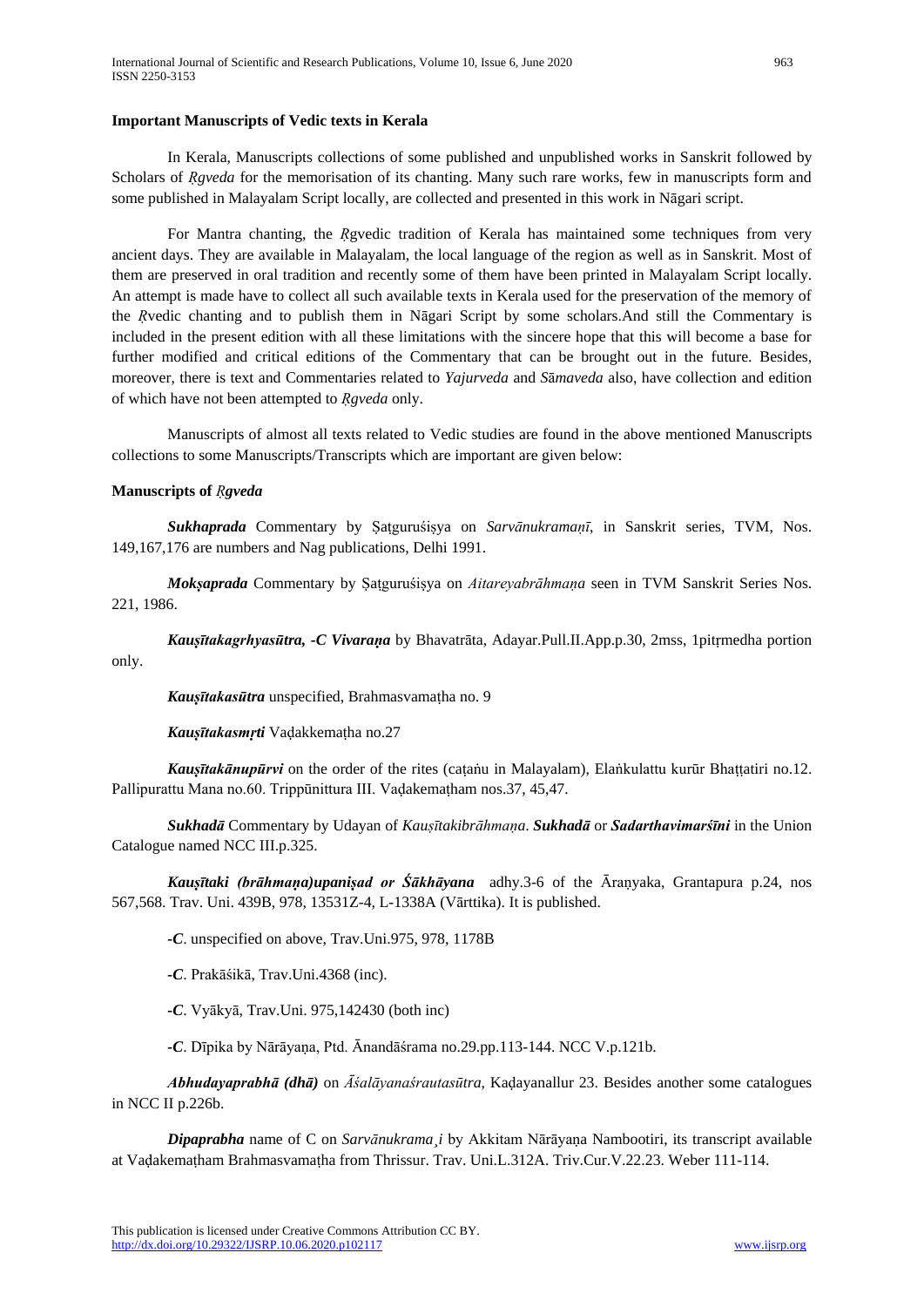### *on Vārarucaniruktasaṅgraha* or

*Vārarucika* or *Kārakacakra* or *Prayogamukha(maṇḍana)* or *Prayoga (Viveka)Saṅgraha* by Vararuci, Deśamaṅgalam 1568. Granthappura p.41. nos. 960-61.TCD.780. Trav.Uni. T-506-23(inc).9353.1077A. 13263- A Trav.Uni. Sup. -19970-71(inc).22922-B.

*On Praiṣa* or *Pariṣasūkta* or *Pariṣādhyāya.* Trav. Uni.1265 (inc), 4844. are included in one Manuscript given to NCC.

*-C*. on Ṛgveda Sarvānukramaṇi by Vāsudeva of Kerala. Naṭṭuvilmaṭham 177 (Ṛgveda Ṛṣicchandodaivatāni)

*-C. Vedārthadīpika* by Ṣaṭguruśiṣya (written in 1187AD). Granthappura p.I.no.10. Trav.Uni. 1577. 3694c.

### *Ṛgvedasamhitā,*

*-C.*an*.* (Bhāṣya in some Mss). Brahmava Maṭha 21. Cranganore II. 291(Vol.1). 292(Vol.2) 293(Vol.3). 294(Vol.4). 295(Vol.5). 296(Vol.6). 297(Vol.7). 298(Vol.8). Puliyannūr Mana 90. Tripunitura III.90. Vaṭakemaṭham 69.73.

*-CC*. Puliyannūr Mana 91. Tripūittura III. 91.

*-C. Ṛgārthadīpika* by Veṅkaṭācārya or Mādhava, son of Sundarī and Veṅkaṭācārya of Viśvāmitragotra of Cola Country. Granthapura p.1 (no.11b) inc. Puliyannūr Mana 176.TCD. 4A. 5-9(all inc), Tra.Ad.Rep.1100.1, 1102.1, 1103.1, 2, 3, 4(all inc) , 1104.4(inc) Trav.Uni.C.1253A. C.1397. C.1823. T.754. T.756. T.776(all inc). Trav.Uni.Sup.19930-B(inc). Trippuṇitura III.176. Ptd. Government Press, Trivandram, 1929.

*-C. Ṛgvedasūktanirukta* by a fourth Mādhava of Gomatīvillage, author of 12 Anukramaṇī. TCD.I.3. Tra.Ad. Rep.1105.1(Aṣṭaka 1). Trav.Uni.T.847. Edn. Adayar Library Series. 1939. Aṣṭ.(I.i-iv). 1947(I.v-viii).

*Ṛgvedānuvākānukramaṇi,* Tāmarakāṭṭumana 58A.

*Niruktaślokavārtikam* metrical C. on Yāska's *Nirukta* by Nīlakaṇṭha, son of Kīraśarma and Nīli. K.K.Rāja, Adayar Library Bulletin XXVIII.ii.pp 250-62, also C.Kunhan Raja, Annals of ori. Res., Uni. of Madras, Vol.5. Edn.based on Kunhan Raja's manuscript is being prepared by K.K.Raja.

*Sūktaśloka* by Melpattur Nārayaṇa bhaṭṭa, son of Mātṛdatta, a great Mimāmsaka; elder brother of Mātṛdatta, who copied Nārāyaṇīya. Ptd. JoR. Madras VIII.pp.358-71.

Padasamkhyapradīpikā, -C.Dīpikā by Dāmodara (5<sup>th</sup> Aṣṭaka, inc). MT.5294

*Yogiyār* author of Chandaśāstra, Trav.Uni.Sup.15799C

*Ṛgvedaprātiśākhyam* or *Ṛkprā* <sup>0</sup> or *Ṛk. prā. pārṣada* or *Pārṣadasūtra* by Śaunaka, Trav.Uni. 576A. 952. 2510C. 3673 (with C. inc). 4840(withC. inc). 4846. 4922. 5539G. 7438(withC). Trav.Uni. L.479 (withC). 8(withC). It has some editions.

*-C Vākyapradīpika* by Īśvara or Parameśvara. Trav.Uni.L.479 (with text). L.1346A. T.1134.

*-C.*by Uvaṭa. NCC Vol.II Called *Pārṣadavṛti* or *<sup>0</sup>Vyākya* (in almost mss inc)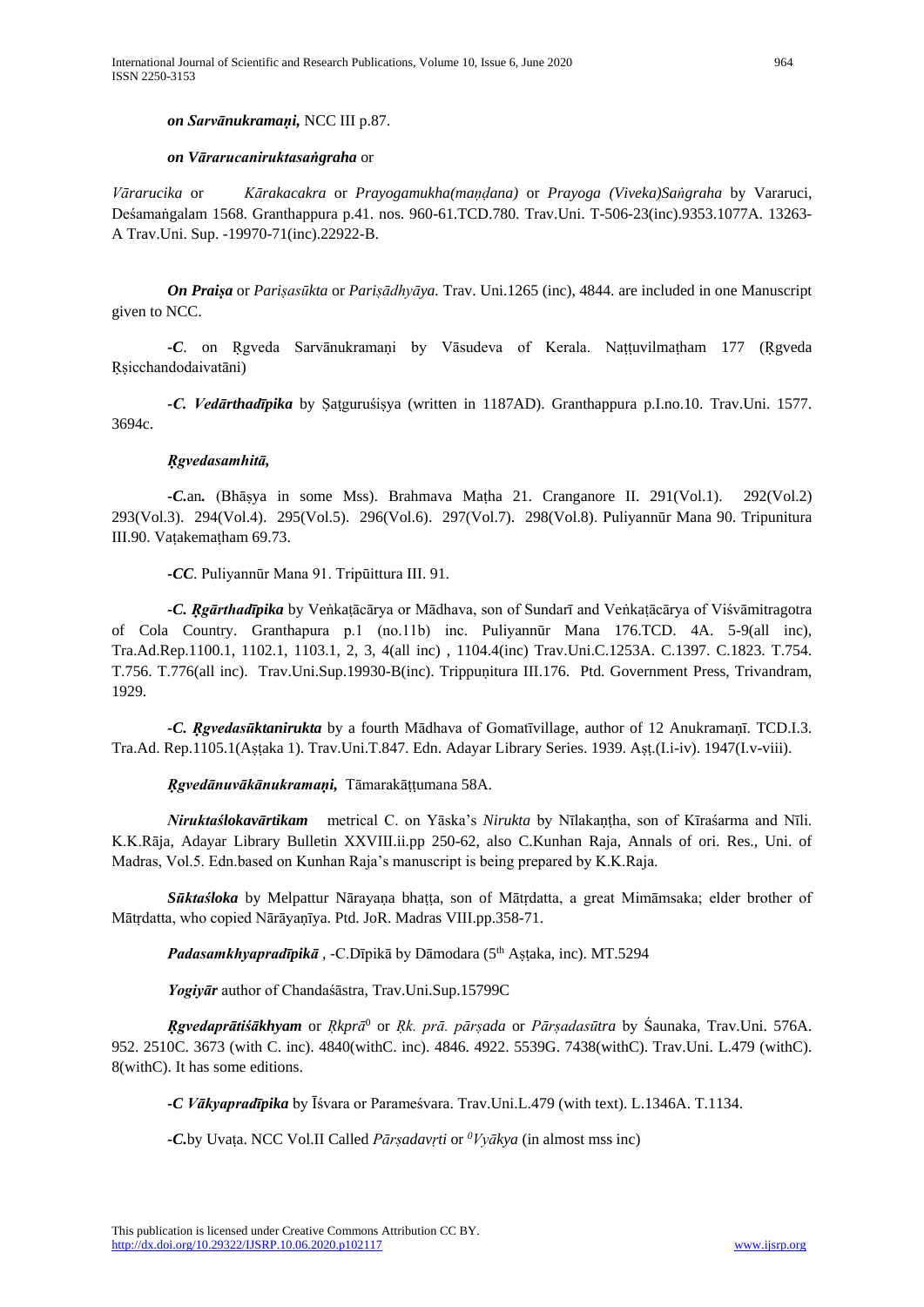*Aṣṭavikrtilakṣaṇa- Maskarīya* Mysore I.p.22, compare of *Aṣṭavikṛtivivṛti* by Maskarin from śaunaka's *Vikalpakaumudī*, Trav.Uni.L.14299F.

*Varṇakramalakṣaṇa* deals with various aspects of Varṇas, or *Ṛgrvedavarṇakramajñānalakṣṇa* by Jaganātha, Aithal, Vedic Ancillary Literature, pp.219-21. 532.,Trav.Uni. 4923(with C). 7461-B.

*-C. Yājuṣabhūṣaṇa*, Mysore ND II.3744 (inc),

*-CC*. Mysore ND II.3748, Extract.pp.145-46.

*Ṛgvedaārṣānuakramaṇi* by Śaunaka Triv.Cur.V.5. NCC II.p.180a.

*Ṛgvedopaniṣad* (same ms. mentioned as *Ṛgveda-Kaivalyopaniṣad*), Grantappura p.24. no.563.

*Ṛgvedānuvyākyānukramaṇī* Tāmarakkaṭṭu Mana 58A. NCC III p.26b.

# *YAJURVEDA*

*Padapāṭha,* Trav.Uni.1396. 346(inc). 3666.Trav.Uni.Sup.21752(inc). Ptd. Padapāṭha pts 1-3, kumbhakonam1912-14.

*Taittirīyaprātiśākyam* , Vedalakṣṇa in 2 Praśnas, each in 12 addhyāyas. GD.17. Granthapura p.1, no.18(and C). Trav.Uni.2406(withC). 2630L. 2643(withC, inc). 29385. 3040A.3321A(withC). 3593. 3599A(inc). 3650.

*Vaidikabhūṣṇa* or *Bhūṣaṇavṛti* on *Taitarīyaprādiśākhyam.* Trav.Uni.3321A (inc).

*Vedārthaprakāśa,* the name of *C Bhāṣyābhāṣyam* by Sāyaṇa on *Taittirīyabrāhmaṇa* or *Kṛṣṇayajurvedabrāhmaṇa*. Kiṭaṅṅaśeri Mana 81. Trav.Uni.485(inc). 2583B. 3101B(inc). 3369(inc).

*Vedārthaprakāśa,* by Sāyaṇa( Mādhava) on *Śuklayajurveda* or *Vājasaneyi samhita*. Grantapura p. 82. no.23(inc). Trav.Uni. 1995(fragment). 7714(inc).

*Vedārthaprakāśa,* name of C on *Taittiriyasamhita*. Trav.Uni.Sup. 19042. 21565.

*Vājasaneyisarvānukrama,* by Kātyāyana. Trav.Uni.77784-B. 10095.

*Vājasaneyisamhitopaniṣad*, -C. Bhāṣya. Tekkemaṭham IV. 56.

*Taittirīyasamhitā, -C. Jñānajña* by Bhaṭṭabhāskara. Vaḍakkemaṭham.

*Mantrabhāṣyasaṅgraha* name of C. by Ānanda Bhaṭṭopādhāya Caturvedi on *Kāṇvaśākhā* of *Vājasaneyīsamhitā.* Trav.Uni. 4740(inc). Ptd. Vidyavilāsa Press Benares, 1912-13.

*Taittirīya Samhitāpadapāṭha*, Trav.Uni.Sup.16358. Vidyaraṇyapura 126(3rd Kāṇḍa). NCC XXI.p.224b

*Yajurvedanirṇaya*. Trav.Uni.L-807. T-1203(inc)

# *SĀMAVEDA*

*Āmahīyavagāna.* Trav.Uni.6597 B7.

*Āmahīyādisāmaparigaṇana* (Ūhasāmaparigaṇana). Adayar I. p.11a. Adayar D. I. 757. 758. (Ūhasāmāniṣaṭtrimśa......), it is good condition and good medium writing.

*Jaiminīyagṛhyaprayogakārikā* or Drāhyāṇagṛhyasūtra or Vainateyakārika by Vainateya or Vinatānandana. Trav.Uni. 11783(inc).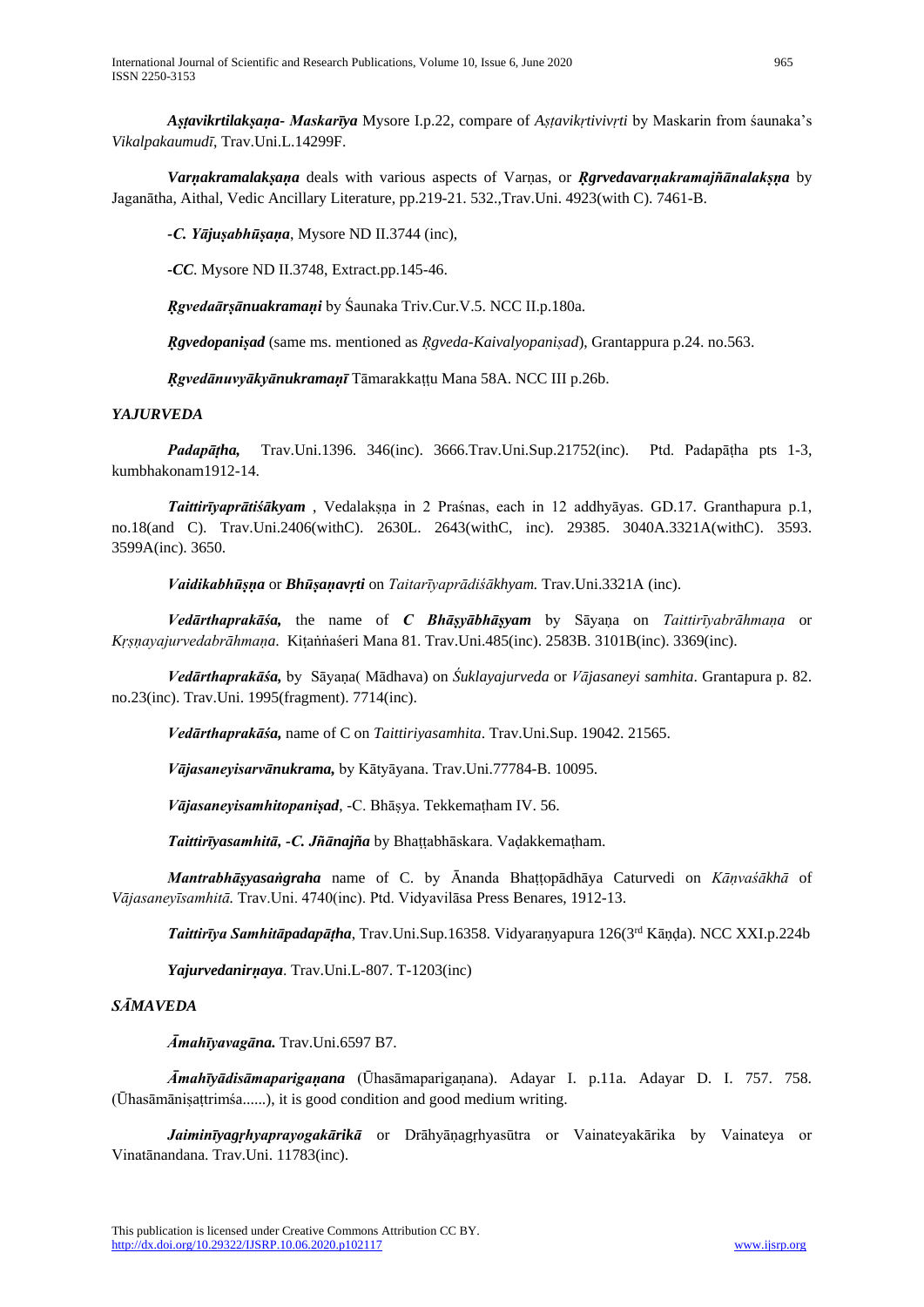*Jaimanīyagṛhyasūtramantra, -C*.an. ref. to Bhavatrāta, Trav.Uni.C.862. T.577(inc).

*Jaimanīyaśrautasūtra, -C.* by Bhavatrāta, Completed by his nephew and son-in-law jayanta. Trav.Uni.L.321.

*Bhavatrātīyam* or *Smārta* by Bhavatrātan Pājñāl muṭṭukal 28.

*Ṣaḍvimśabrāhmaṇa, -C. Vedārthaprakāśa* by Sāyaṇācārya. Trav.Uni. 3814-A.

*Sāmavidānabrāmaṇa, -C. Vedārthaprakāśa* by Sāyaṇācārya. Trav.Uni.Sup.3314-B(inc). 3344-D(inc).

*Jaimanīyopaniṣad*. Pāñjāl Muttatukāṭ 62. Tekkemaṭham II 51.65.91. Trav.Uni.L.308A. L.308B(inc). L.1247. Probably same as Kenopaniṣad.

Besides, very brief explanation of this kind, unpublished and published some works given towards-

### **WORKS OF** *ṚGVEDA*

*Avantīsundharīkatha* of Danḍī have discussion about the Scholars of Bhavarātan and Mātrattan. Here mentioned Bhavarātan, is commentator of *Śrautasūtra* and *Gṛyasūtra* by Hiraṇyakeśi.

*Kauṣīdaki* and *Jaiminīya Gṛyasūtras* are commentator is Mātṛdattan, opinion of Prof. S.Venkiṭasubrahmaṇya Ayyar in Journal of Oriental Research Institute, Madras, XIX, Page 161.

Ṣaḍguruśiṣya have written many commentaries of Vedic literature, he is famous in Kerala*. Ṛgveda* have two Brāhmaṇas are *Aitareya* and *Kauṣītaki*. Ṣaḍguruśiṣya have one commentary *Vedārthadīpika* of *Sarvānukramaṇi* basis in *Aitareyabrahmaṇa* of śaunaka, in 1981, it is published in A.A.Macdonell, Oxford University. Such of these commentaries in the Library of Grantapura and hint about this in *Kerala Sāhityacaritram*, Vol. I. Nag publications, Delhi1991, have published his commentary *Sukhaprada* of *Aitareyabrāhmaṇa*.

Then Ṣaḍguruśiṣya's *Mokṣaprada* commentary to *Aitareyabrāhmaṇa* seen in TVM Sanskrit series. *Abhyudayaprabhā* named have one of the commentary to *Āśvalāyanagṛhyasūtra*. In Christian era 12AD, Book built the basis of the law of Vyākaraṇa are Vast and knowledge of the commentary of Ṣaḍguruśiṣya.

Another one of the scholar of Kerala, Udayan is wrote *Sukhadā* commentary of *Kauśītakibrāhmaṇas*. He was born know at Brahmakulam of Thrissur in 15<sup>th</sup>-16<sup>th</sup> AD. From Germany published in *Sukhada's* commentary by Dr.E.R. Śrīkṛṣṇaśarma, in 1976. In the Union Catalogue named NCC, *Ṣadarthvavimarśini* it is called as *Sukhadā*.

*Dīpaprabha* This is one of the famous commentary on *Sarvānukramaṇi* by Akkitam Nārāyaṇa Nambootiri. It's transcript available at Vaṭakemaṭham Brahmasvamaṭha from Thrissur. A. *Sarvāukramaṇi,* B. *Vararucaniruktasaṅgraha,* C. On *Praisa* Trav. Uni.L.312A, are included in one Manuscript given to NCC. Another one of the commentary, its wide words description on *Sarvanukramaṇi* own the Prof. Kunjunrāja's, manuscript. Dr. Knjuṇirāja the one of who is in possession of a property of this manuscript. It is anonymous work. Contribution of Kerala literature, Madras University, 1980, philosophical and Technical literature, A brief Survey Vedic exegesis, Appendix p. IV.

*Ṛgveda saṃhita* It commentary is together of both are Skantasvāmi and Veṅkanṭhamādavavariar. It published of come up with of K. Sāmbaśivaśāstri. This subject discuss in the preface of literary work. In NCC, recorded Govt. Press Trivandrum, 1929 published 'Rgārthadīpika' the commentary of Veṅkathamādhava.

*Niruktaślokavārtikam Niruktaślokavārtika* one of the commentary on *Nirukta* of Yāska. Here it's subject narration to the form of Śloka. Gārgyanīlakanda is the commentator of this. He was a *Yajurveda* scholar to live at the Bhārata River in Kondayur.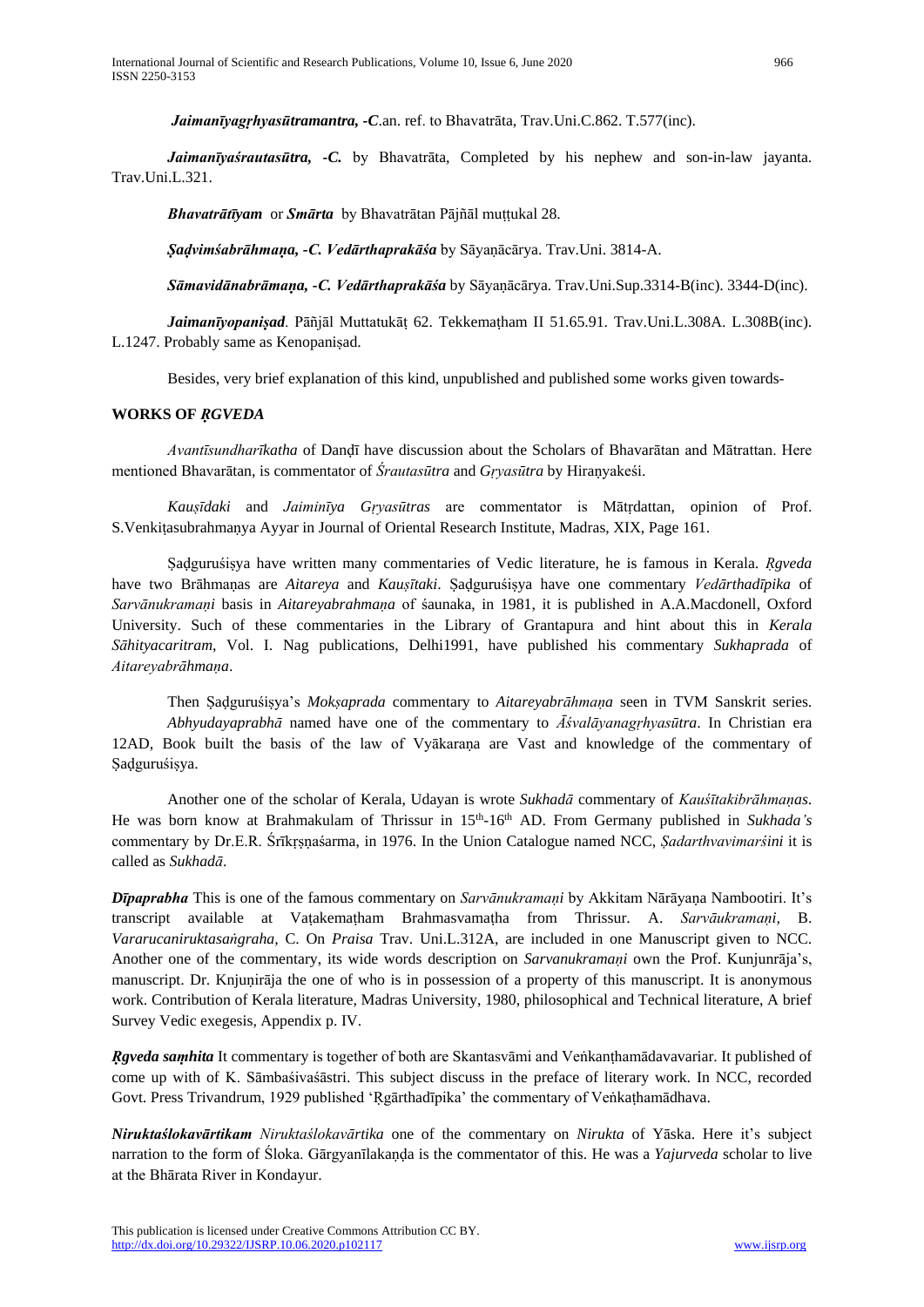*Sūktaśloka* The famous the author Melpatūrnārayaṇabhaṭṭatiripad of *Nārāyaṇīyam*, he wrote *Sūktaśloka* book contain some ślokas described character of Vedasūktas. It have nine ślokas with include worship ślokas and these are discuss with Sūktasaṅkya. Each one of the Akṣaras has accordingly kaṭhapayādi method use to note numbers of different kinds of types.

*Padasamkhyapradīpikā* Accordingly Vaṭakumkūr that made a book for narrated of words in Aṣṭakās of name of the scholar Dāmomodaran. (KSSC-Vol. 3. chapter I, p.29).It have available 4 and 5 Addhyāyas.

In 16th C Sukhapuram Taikkaṭunīlakaṇṭa Yogiyar compose the work of 'Śrauta prāyaścitta sangraham'. (CKSL- Appendix p.III )

*Jaimanīyasūtrarthasaṅgraha* of Ṛṣiputra parameśvara from Pannur Bhattatiri's, it's related to branch of Veda. (Ed. P.K. Narayaṇa Pillai, University of Travancore 1951).

*Yogiyāruḍe kārikā Yogiyāruḍe kārikā* is one of the work circulationing in Kerala Yāga tradition. It wrote in form of Kārika in Sanskrit. It have estimate about bricks and so on use of it and about making to citi = in yāga. Yogiyāruḍe Kārika is one of excellent contribution of Kerala in this branch after the first age of Śulbasūtras, according to Dr.V. Govindan Nambootiri. ( *Śrauta sacrifice of Kerala* , Calicut University Sanskrit series No. 13,2002, page 108- 116 ).

*Vedavikṛitivivaraṇam* The author of Dāmodaran Nambootiri explained quality of eight Vikṛti in the work. Śrī Śaṅkaran Nampootiri published this from Banaras in 1955.

*Āmnāyamathanam* It published from Anādigranthālayam at Travancore in 1976, it is Malayalam work of Śrī Erkararaman Nambootiri. The same work and the same title translated to Sanskrit from the scholar of Nārāyaṇan Nambootiri.

*Ṛgvedaprātiśākyatinte kramapaṭalam* It has mingle of commentary of Dr.N.V.P.Uṇṇitiri and commentary of Uvața to kramapațala of 10<sup>th</sup> Addhyāya in Rgvedaprātiśākhya.

*Aṣṭavikritivivrti* It is owner of Madhusūdanamaskari and it has commentaries. Here available Dr.N.V.P.Uṇṇitiri's commentary depended upon the commentary of purogamācāryan without this; it's to literary work having depended two and three another famous works. Those are *Vikrtivalli* by Vyadi and its commentary by Gangādharabhaṭṭa. *Aṣṭvikṛtilakṣaṇam* has unknown author and *Jaṭāpaṭalam* of Hayagrīvan with commentary *Ānantāryavyākhyānam* and commentaries of commentary of them.

*Śaunakaśikṣa Śaunakaśikṣa* has commentary the owner of Divākara Nambootiri. He is scholar of *Veda* and *Vyākaraṇam*. Its new edition in Sanskrit language, published in Malayalam script of original of this work in Mangalodayam Press, Thrissur in 1962.

*Sūktaśloka* It has a commentary wrote by Kompakulam Visnu Nambootiri, he is a scholar of Vyākarana, Sree Sankaracārya University of Sanskrit, Regional centre, Payyannur. Its commentary explained to Sanskrit language. Meaning of Sūkta, Varga each one of Aṣṭaka in *Ṛgveda* and eulogy of Goddess Devi these are make include to this work.

*Trisandhā, Vedapāṭārthānadhyāyana Saṅgraha* **and** *Sarvānukramaṇipadhyavivaraṇam* These are three works of scholar K.P.Krisna Bhattatiripad. His famous tāntric family, place held on Kunnathur Patiñārellatu Mana, Cherp, Thrissur.

*Śrīkṛṣṇacintāmaṇi* This published in language of Sanskrit, it related to subject of prāyaścittam and tantric composition of other famous author with above noted there are; its publication is Mangalodayam Press, Thrissur.

*Vedapāṭārthānadhyāya Saṅgraha* This small works have explained about holidays for studies of Veda. Those days calculate depend of leaner calendar.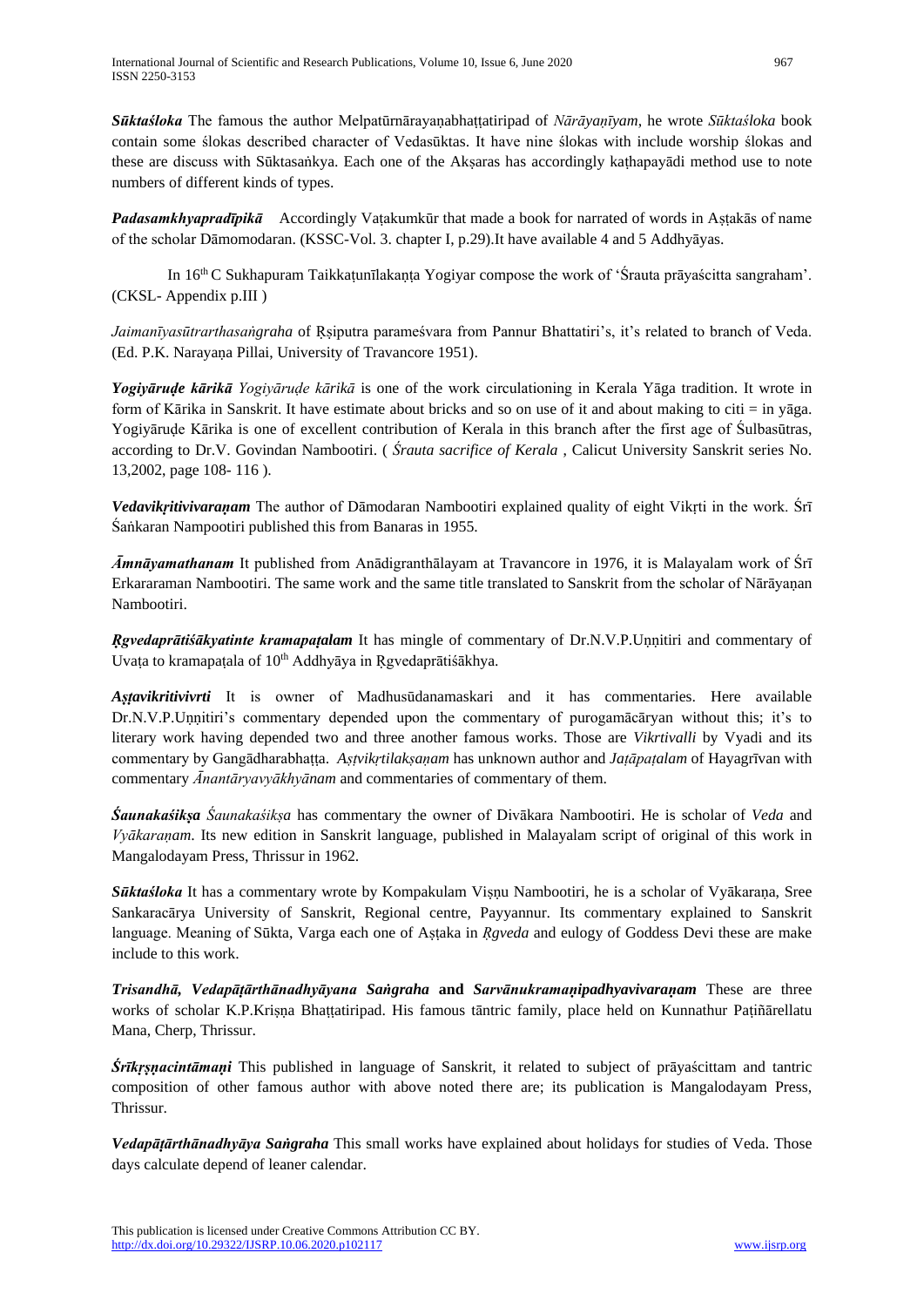*Nānābhedaprakāśini* In Kerala he is who one of the foremost Ṛgvedic scholar K.M.Vāsudevan Nambootiri. This work have concerning of change in pronunciation of letter 'NA' comply with the recitation of Veda and ordinary using of it. Here explain some rare unpublished work on *Ṛgveda*, like are *Varṇakramalakṣaṇa*, *Sarvānukramaṇi*, *Ṛgvedaārṣānukramaṇi*, *Ṛgvedopaniṣad, Ṛgvedānuvākhyānukrama*.

*Varṇakramalakṣaṇa* This work deals with various aspects of varṇa, written by the scholar of Jaganātha. There is collection of two manuscript in Manuscript Library of Trivandrum .It have one commentary itself, the author is himself.

*Sarvānukramaṇi* It appeared that the number of 177 in Natuvilmatham, thrissur of the commentary of Vāsudeva is one who is born in Kerala to Sarvānukramaṇi of Kātyāyana.

*Ṛgvedaārṣānukramaṇi* This work is written by śaunaka. It is found at Tri.v.cur.V.5 and New Catalogues catalogorum second Volume, page no.180a.

*Ṛgvedopaniṣad* It is same mentioned as *Ṛgveda Kaivalyopaniṣad* in Granthapura at Thrivandram. Manuscript no is 563.

# *WORK OF YAJURVEDA*

*Vedapāṭhasamrakṣaṇa* Though many works have studied in Sanskrit and English about formation of eleven Prakrtivikrti Addhyāyas to scheme to protect of Vedapātham. But in Malayalam be not made of any one work. Behind compose of this work have effort to filling up of that deficiency. This work has 5 Addhyāyas. Here discuss about extensive study of *'Padapradīpika'* written by the Cheruliyillatu Narayanan Nambootiri calls Vātsyanāṇa, the work of discuss with '*Padapāṭha* of *Kṛṣṇayajurveda Taitariya Samhita* in third Addhyāyas from the work of *Vedapāṭhasamrakṣṇa*.

*Padapāṭhapradīka* Published and edited by Unnitiri Master spontaneously in 1985 the work of Padapradīpika of Vātsyanārāyaṇa Padapradīpika of 340 kārikas of Kṛṣṇayajurvedīya taittiriya samhita. This work is 17th C AD, contain to the commentary written by author himself for Kārika. It's defines one śloka below:

'praṇipatya mahādevamprārabdhārtha prasiddhaye

nārāyaṇena vātsyenakriyate padalakṣaṇam'

Explained (make cleared) thus the author of Vātsyanārāyaṇa from the first Kārika of the work. There is used in *Padapradīpika's* some technical padas to use of Pāṇini. *Padapradīpika's* author based to the work of *Saptalakṣaṇa* in narration of some resolution part. There is reference so this available in 10 Libraries about work thus *Yajurvedapāṭha* or *Yajuḥ* in NCC Vol. XXI. Manuscript of *Padapradīpika* find out in scrutiny of manuscript conducted in North Kerala on Jun- July 1983.

*Taitariyaprādiśākhyam* Prof. Vittani published with Tribhāṣyaratna commentary of *Taittiriyaprādiśākhyam*.

*Saptalakṣaṇam* Published in Granta script one of the scholar who is T.M.Nārāyaṇaśāstri, with Vaidyanāthā's commentary of padas variety of seven are Śamānam, Vilamghyam, Naparam, Taparam, Avarṇi, Āvarṇa, Animghyam. Printed in Malayalam script one of the *Yajurveda* Scholar A.K.T.K.M.Guptan Nampuripad, *Tāṇḍam* of Koḷṅkara doing help more to this subject, Addhyāyas of 3rd and 4 th in *Taitattirīya prādiśākyas*, the work of *Saptalakṣaṇa*granthas as already mentioned.

Recorded by Unnitiri sir, he find up in the repository of Manuscripts (mss) of Cheruliyillam in Karivellur at near of Payyanur a rare commentary of Malayalam of *Saptalakṣaṇam*.In *Prātiśākhyas* give to main appear how can materialise Samhita.

*Saptalakṣaṇam* In 1988 published by Dr.N.V.P.Uṇṇitiri together comparative with *Saptalakṣaṇa* has study of vide introduction of praised work in English.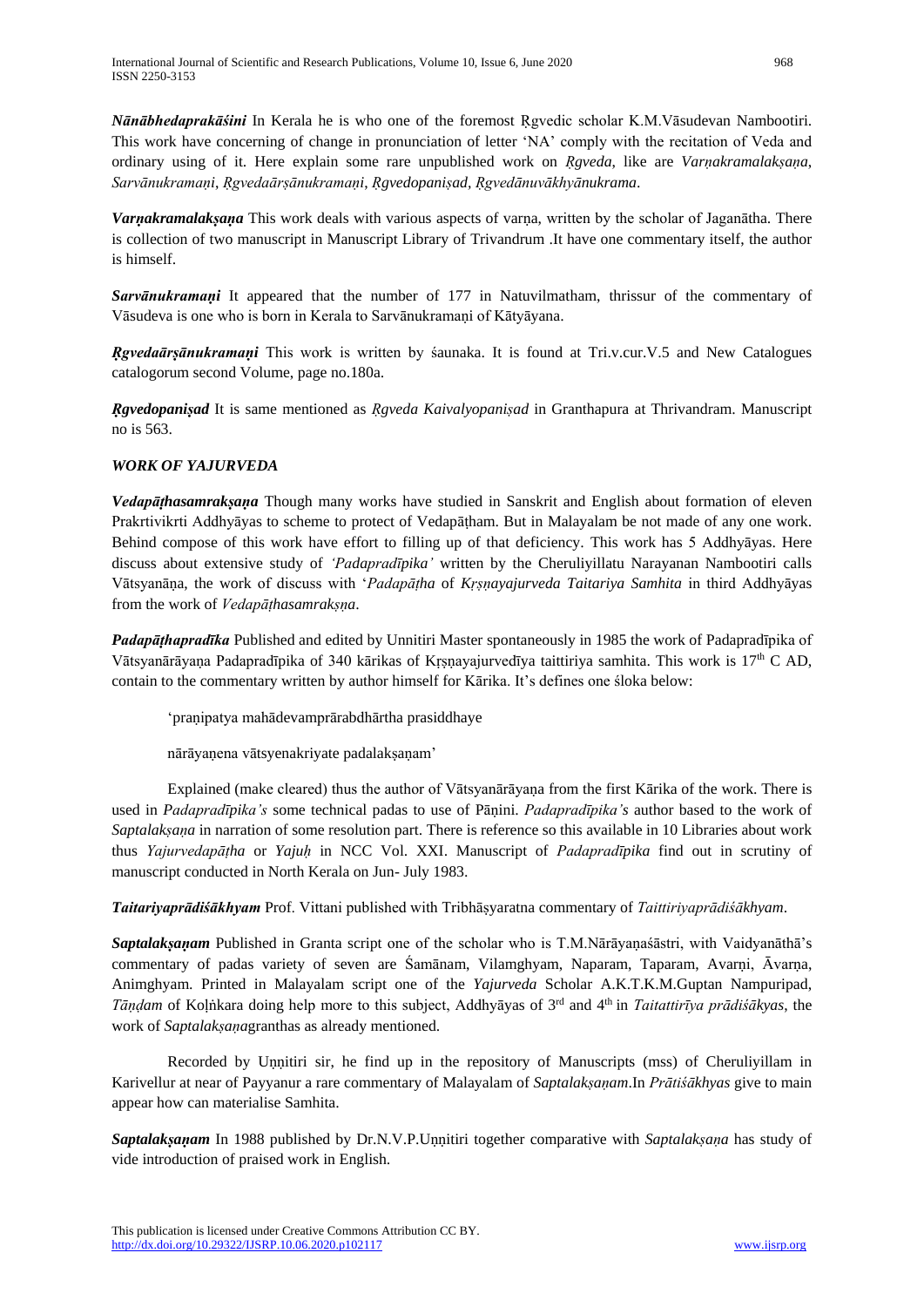*Yajurvedasarvānukramṇī Yādavaprakāśa* who is the author of work *Yājuṣasarvānukramaṇi* or *Taittiriya Sarvānukramaṇī* related to *Kṛṣṇayajurveda*. In NCC seem one of the copies; it's not published in MSS Library, TVM.

*Vedārthaprakāśa* It is a commentary related *Kṛṣṇayajurveda*, written by Sāyaṇan known as Mādhavan. In NCC says described as the above in some catalogues. It is seems repositories are in Grantapura, Kiṭṭāśeri Mana, Śrṅgeri Muṭṭ 95 (3), and in TVM University.

*Taittiriya samhitāpāṭha* In supplementary catalogue recorded which MSS No. 16358 in TVM University.

*Yajurvedalakṣaṇa* It has a commentary *'Yājuṣabhūṣaṇa'* written by Caraka and it's in available in TVM MSS library. So here only mention he is a son of Rāma. Here commentaries and Publications have been available at the present time important work in *Sāmaveda*.

# *SĀMAVEDIC* **WORK**

(1) Commentary (*Sāmavedabhāṣyam*) available of Hindi language and name of bhagavati of Paramahamsaswāmi Jagadīśvarānanda Sarasvati, and primary text. It is published by Sanskar prakasan from Delhi in 1996. (2). Original text and R.T.H.Grifth wrote to commentary in Eglish. In 1996 published parimal publications from Delhi, it's made better by Dr.Ravi Prakāśārya. (3). It is published in Mushiram Manoharlal publication in 1995 from Delhi, and it is primary text with 'Devīcanda' English commentary. (4). In 1991, from Delhi, Nag publication Published with English commentary of Grifth and original text. (5). In 1992, Motilal banarsidas, Publications published that original text and English commentary of S.V.Gaṇapati. (6). In 1995, Munshiram Manoharlal Publications published English Commentary only to Composed in padya by R T H Grift. (7). It have 2vols, written by Svāmi Bhagavadācārya and title of *Sāmasamkaram* Commentary in Sanskrit, Chaukamba Sanskrit series from Varanasi, 2002. (8). Text and Śripādadāmodar SātvaIekar wrote to 'Subod' with Hindi commentary in 1963, published Svādhyāyamandal from Sūrat. (9). Dr.B.R Kishore composed with having the form of prose, in Eng commentary, in Diamond pocket books private limited published from Delhi, 2002. (10). Primary text and word by word having the form of prose in Malayalam language of Śrīmān Nampootiri, published Vidyārtimitrapress & Books Dippo in1997.

*Jaiminìya sāmavedam* Prof. Dr.Raghuvīra wrote orginal text published from Lahore in 1938.

*Sāmasamhita* It with commentary has 3 MSS collection in Grantappura as well as TVM Universty. It's Uttarak ¤k in TVM Mss no 2684 it have Commentary Bhāṣya by Bharatasvamin of Śrīraṅga in TVM descriptive catalogue.

*Ṣaḍvimśabrāmaṇa* It has one commentary by Sāyanācārya on *Sāmaveda* in TVM Library.

*Āmahiyavagāna* It is one of Rare Mss on *Sāmaveda*.

**Bhavatrātīvam** Its written by Bhavarāta, he is Brahmin or Siddhā one of the Keralite san scholar in 7<sup>th</sup> c of Mātharagotra of *Sāmaveda* He is son of Mātṛdatta and disciple of Brahamadatta. He wrote many works, *Jaiminiya gṛhya prayogakārikā* or *siddhāntamṣtā Kārika* it is held in Baroda University. It has a commentary on *Kalpasūtra* it in mentioned K K. Raja, CKSL P.70 *Kauṣitakagrhyasūtra* has one *C. vivaraṇa* and *Jaiminiśrautarūtra* in collaboration with Jayanta has a commentary Bhāṣya. One of the important rare Manuscript 'Smārta' it is mentioned in NCC, and it's repository Pāñal muṭṭukal 28 it in composed by Bhabatrātan. Above mentioned who in Bhavarāta in called Bhatrātan, so the work is calling Bhavatrātīyam.

Kerala has been taken as the geographical Kerala including the present day district of Kanyakumari, and not the Kerala state of today. Authors who hailed from Tamilnadu but stated in Kerala, whether due to the patronage of the ruler or otherwise, have also been included, but indicate by an asterisk mark, so too commentaries on Keraliya works by non-Keraliya authors. Authors, whose nativity of Kerala is doubtful, are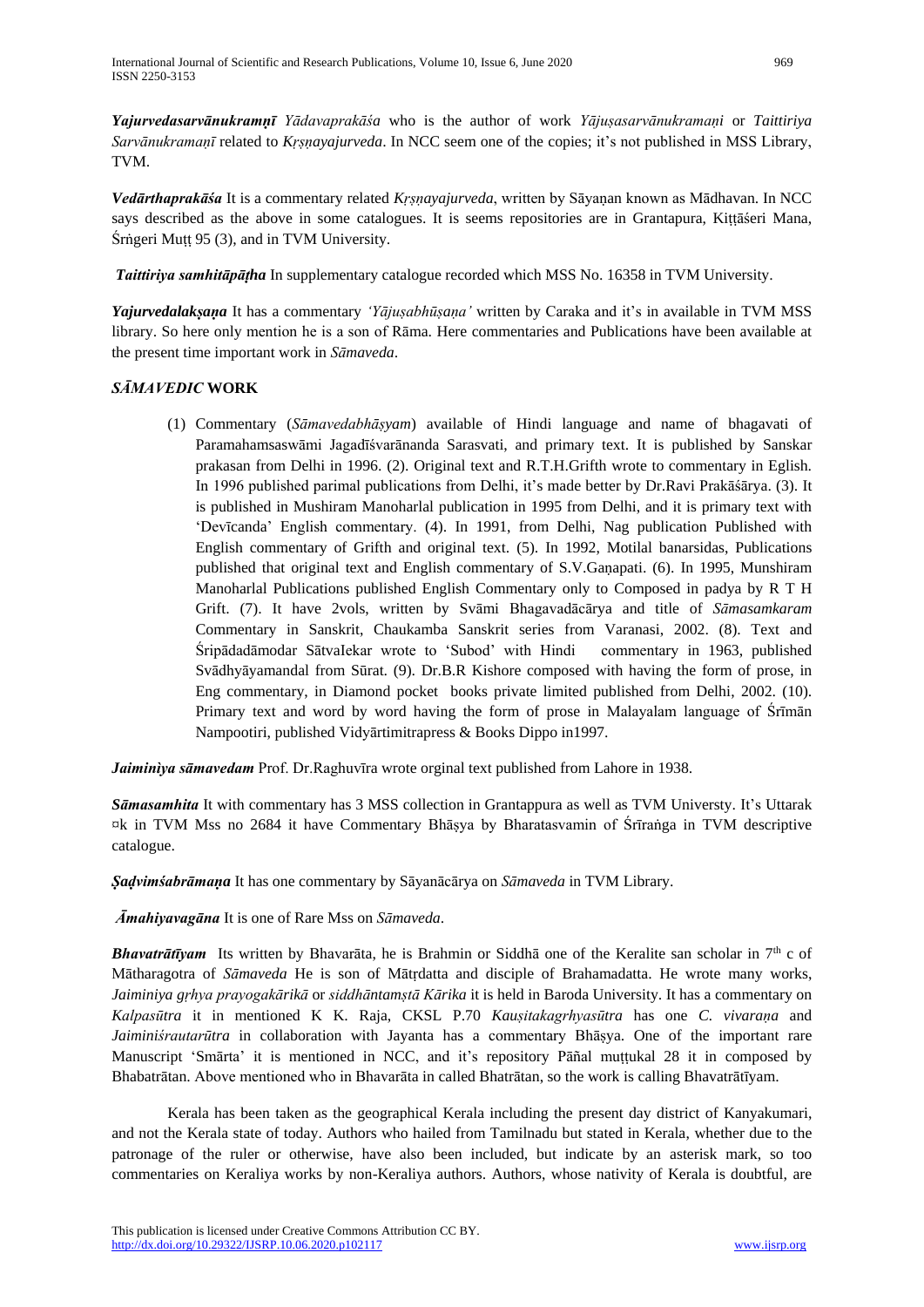indicated by an integration mark after the name, so also the works whose Kerala origin is not quite certain and in such cases where the name whether it is written in Sanskrit is not certain.

In Academic field, forever inspiraters teachers are Dr.N.V.P.Unnitiri, Dr. C.M. Neelakandhan and Dr.K.A. Ravindran, this paper (literary composition) be prepared from description of their books. Firstly, here explained about literary composition of them. Dr.N.V.P.Unnitiri the work is 'Vedapāṭha Saṁrakṣaṇam'. Till now not come one work in Malayalam language like this, if so many works in Sanskrit and English to formation of Prakṛti, Vikṛti portion to be studied of eleven of protect trick to the Vedic lessons. His works have five Addhyāyas going to attempt with wrote to rectify shortage. In this, the 3<sup>rd</sup> chapter of description of Padapāṭha of samhita of *Kṛṣṇayajurveda's* Taittarīya śākhas, this is a large studies description of *Padaprad¢pika* by Nārayaṇannampootiri as called Vātsyanārayaṇa at Cherūliyillatu.

Dr.C.M.Neelakandhan, he has popular Scholar and remarkable Scholar in with Sanskrit Scholar in new generation at Kerala. His work *'Śrutisaurabham'* have summarization of ten descriptions with Vedic Subjects. In those here take ups help for explain, these are Bhavarātan, Mātṛdatan, Ṣaḍguruśiṣyan, Udayan, *Yogiyārude Kārika*, *Vedavikṛtivivaraṇam, Āmnāyamathanam, Ādunikapravaṇatakal, Malayalatinte Sambhāvana, Ṛgvedaparyaṭanam, Vedavicaram.* Readers will have get acquainted the knowledge of Vedic and new deliberation with research of this book, it is clear.

'*Sāmavedadarpaṇam'* the good work of Dr. K.A Ravindran. This literary work of Dr.K.A. Ravindran. This literary work base of three Śākhas are Kautūma, Rāṇāyanīya and Jaimanīya today obtainable in *Sāmaveda*. More obtained books commentary with text of Kautūma and Rāṇāyaṇīya. If so, lake of comparatively printing books in *Jaimanīya Samhita.* In 1938, printed and published the work of *Jaimanīya Samhita* from Lahore by Dr. Raguvīra. This is different to manner of chanting in Kerala. Here close with this tradition work published, not published till now of Ārchikapāḍam of *Sāmaveda*. Source of this manuscript work of Sanskrit letter to Malayalam from Nellikāṭṭu Mana at pāñjal. Here not mentioned of whole *Sāmaveda* mantras because all mantras thought in *Ṛgveda*. In Appendix one, he joined that a few mantras in not seen of *Ṛgveda.* In this work give hint at the difference of lesson of Kerala from lesson of Sāmavedin's literary composition in vogue, other countries in India.

# **Conclusion**

Here have been explained other works on Addhyāyas. Besides this, Dr.Neelakandhan and Dr.Ravindran have the work is Preservation techniques of the Ṛgveda chanting of Kerala. This is a collection of commentary of its Ṛgvedic chanting of the rare. Those are *Śaunakaśikṣa, Tāṇḍam, Bahvṛcahastalakṣaṇadīpika, Vedavikṛtivivaraṇa, Sūktaślokaḥ, trisandhā, Vedapāṭhānadhyāyasaṅgraha, Sarvānukramaṇipadyavivaraṇam, Sarvānukramaṇīvyakhyā, Nānābhedaprakāśini.*

#### **Abbreviations**

App – Appendix; C –Commentary; CKSL-Contribution of Kerala Sanskrit Literature; KSSC-Kerala Samskrta Sāhitya Caritram ; Mss-Manuscripts; NCC-New Catalogus Catalogorum; TVM-Trivandram.

# **Catalogues**

**Adayar-**A Catalogue of the Sanskrit manuscripts in the Adayar Library.,Ā**nandāśrama-** A hand list of 8518 mss in the Ānandāśrama, Poona.,**Baroda-**An alphabetical list of mss in the orientical Institute, Baroda Vols I, II, III., **Brahmasvamatha**-A handlist of168 manuscripts in the Brahmasvamatham, Trichur.,**Elaṅkulattu kurūr Bhattatiri-**A hand list of 52 Sanskrit mss in the Elaṅkulattu kurūr Bhattatiri Manakkal, Ernakulam.,**Deśamaṅgalam-**An annoted Catalogue of mss of the Deśmṅgalm Vāriyam, Kerala. Ed.by K.V.Sharma, KSRI, Madras, 1993., **Cranganore-**Two handlists of the mss, 367 and printed books in the library of the Cranganore place, Kerala.,**Granthappura-**A Revised Catalogue of the palace Granthappura( Library), Trivandram, 1929.,**Kiṭṭaṅeśeri Mana-**A handlist list of 90 Sanskrit mss in the Kiṭṭaṅṅeśeri Mana, Kizhuttaṇi, Irinjalakkuda.,**Naḍuvil Maṭham-**A handlist of 179 Sanskrit mss in the N.M, Thrissur.,**Pallipurattu Mana-**A handlist of 71 Sanskrit mss in the Pallipurattu Mana, Mulanthuruti.,**Pul-**A Catalogue of Sanskrit manuscripts in